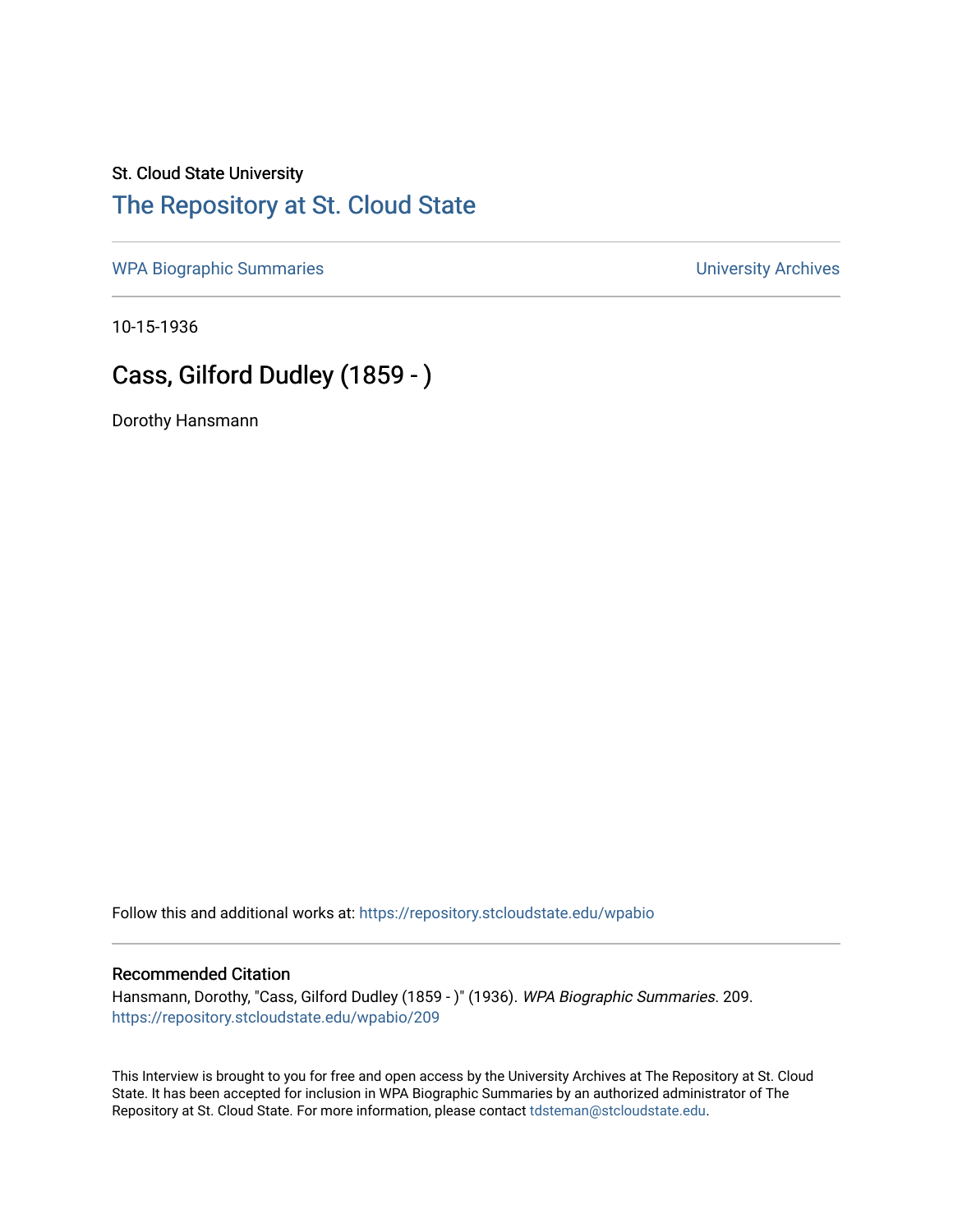#### CASS. GILFORD DUDLEY

 $34.12.0$ 

### File No.  $B-2/8$

Gilford D. Cass was born in Ohio, October 9, 1859, son of Judge Samuel and Martha A. (Story) Cass. In 1881 he came to Sauk Centre, and purchased one hundred and sixty acres of land in Ashley township. To this he added eighty acres later.

Gilford D. Cass was married January 28, 1885 to Ella May Wilcox. Ella May Wilcox was born at Monticello, Wisconsin, March 16, 1859. She came with her parents to Mankato where she received her early education. graduating with honors from the State Normal School there. In 1877 the family came to Sauk Centre traveling over land by covered wagon. There were few railroads in those days- none at Sauk Centre. She taught school several years around Sauk Centre, and today many local residents remember her as one of their teachers. She died March 30, 1933.

Gilford D. Cass retired from farming and purchased a home on South Main Street in 1919, where they have since made their home.

There were no children.

Interviewed: Elbridge Cass Date: October 15, 1936 By: Dorothy Hansmann